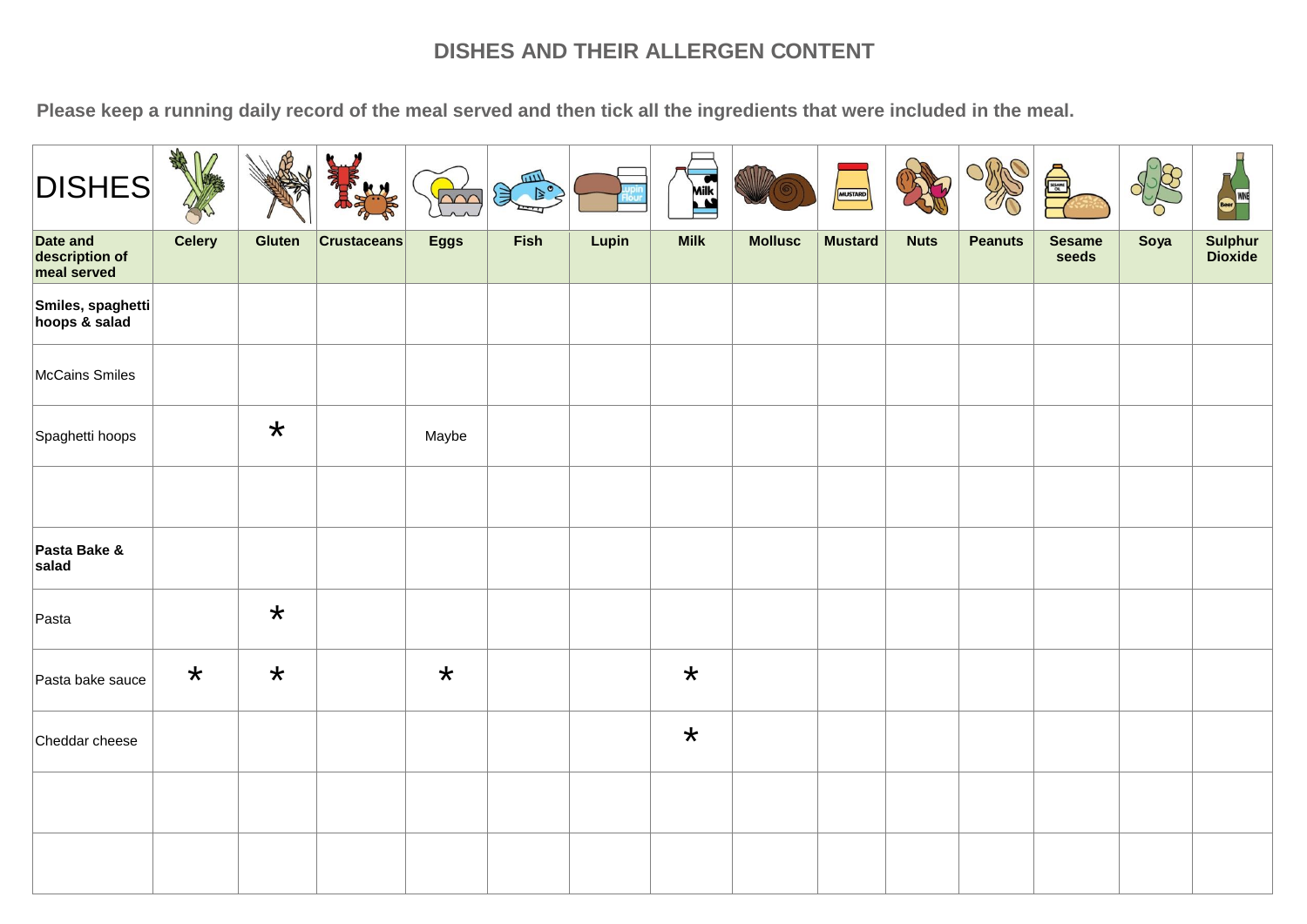| <b>DISHES</b>                             | AND<br>$\mathsf{U}$<br>$\sqrt{2}$ |         | y                  | $\sim$      | <b>ALLES</b><br>ぼく しょうしょう けいしゃ しゅうしゃ しゅうしゃ しゅうしゃ けいしん しゅうしゅう けいしゅう はんしゅう はんしゃ しゅうかい けいしゅう はんしゅう しゅうしゅう しゅうしゅう |       | <b>Mik</b>  |                | <b>MUSTARD</b> |             | D              | $\bigoplus$            |         | WINE               |
|-------------------------------------------|-----------------------------------|---------|--------------------|-------------|---------------------------------------------------------------------------------------------------------------|-------|-------------|----------------|----------------|-------------|----------------|------------------------|---------|--------------------|
| Date and<br>description of<br>meal served | <b>Celery</b>                     | Gluten  | <b>Crustaceans</b> | <b>Eggs</b> | Fish                                                                                                          | Lupin | <b>Milk</b> | <b>Mollusc</b> | <b>Mustard</b> | <b>Nuts</b> | <b>Peanuts</b> | <b>Sesame</b><br>seeds | Soya    | Sulphur<br>Dioxide |
| Spaghetti on<br>toast                     |                                   |         |                    |             |                                                                                                               |       |             |                |                |             |                |                        |         |                    |
| Wholemeal bread                           |                                   | $\star$ |                    |             |                                                                                                               |       |             |                |                |             |                |                        | $\star$ |                    |
| Spaghetti hoops                           |                                   | $\star$ |                    |             |                                                                                                               |       |             |                |                |             |                |                        |         |                    |
| Butter spread                             |                                   |         |                    |             |                                                                                                               |       | $\star$     |                |                |             |                |                        |         |                    |
|                                           |                                   |         |                    |             |                                                                                                               |       |             |                |                |             |                |                        |         |                    |
| Cheese and<br>tomato pizza &<br>salad     |                                   |         |                    |             |                                                                                                               |       |             |                |                |             |                |                        |         |                    |
| Pizza                                     | Maybe                             | $\star$ |                    |             |                                                                                                               |       | $\star$     |                |                |             |                |                        |         |                    |
|                                           |                                   |         |                    |             |                                                                                                               |       |             |                |                |             |                |                        |         |                    |
|                                           |                                   |         |                    |             |                                                                                                               |       |             |                |                |             |                |                        |         |                    |
|                                           |                                   |         |                    |             |                                                                                                               |       |             |                |                |             |                |                        |         |                    |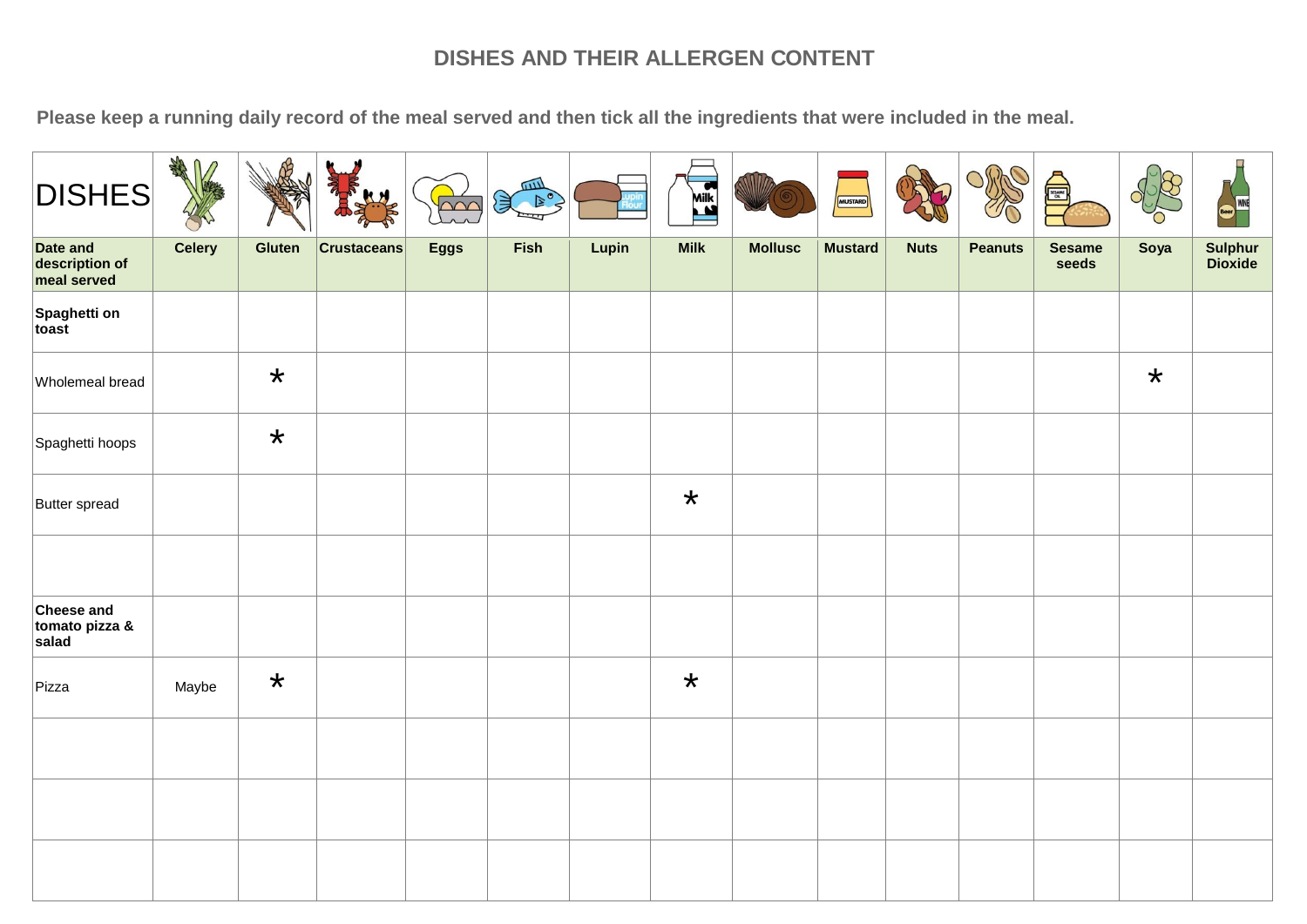| <b>DISHES</b>                             | AND<br>$\bigcap$<br>$\sqrt{2}$ |         | М                  | $\sim$      | <b>ALLES</b><br>€ |       | Mik         |                | <b>MUSTARD</b> |             |                | $\begin{array}{c}\n\hline\n\text{SUSM} \\ \hline\n\end{array}$ |      | WINE               |
|-------------------------------------------|--------------------------------|---------|--------------------|-------------|-------------------|-------|-------------|----------------|----------------|-------------|----------------|----------------------------------------------------------------|------|--------------------|
| Date and<br>description of<br>meal served | Celery                         | Gluten  | <b>Crustaceans</b> | <b>Eggs</b> | <b>Fish</b>       | Lupin | <b>Milk</b> | <b>Mollusc</b> | <b>Mustard</b> | <b>Nuts</b> | <b>Peanuts</b> | <b>Sesame</b><br>seeds                                         | Soya | Sulphur<br>Dioxide |
| Jacket potatoes                           |                                |         |                    |             |                   |       |             |                |                |             |                |                                                                |      |                    |
| Potatoes                                  |                                |         |                    |             |                   |       |             |                |                |             |                |                                                                |      |                    |
| Butter spread                             |                                |         |                    |             |                   |       | $\star$     |                |                |             |                |                                                                |      |                    |
| Cheddar cheese                            |                                |         |                    |             |                   |       | $\star$     |                |                |             |                |                                                                |      |                    |
| <b>Baked beans</b>                        |                                |         |                    |             |                   |       |             |                |                |             |                |                                                                |      |                    |
|                                           |                                |         |                    |             |                   |       |             |                |                |             |                |                                                                |      |                    |
| Cream crackers                            |                                |         |                    |             |                   |       |             |                |                |             |                |                                                                |      |                    |
| Cream crackers                            |                                | $\star$ |                    |             |                   |       |             |                |                |             |                |                                                                |      |                    |
| Butter spread                             |                                |         |                    |             |                   |       | $\star$     |                |                |             |                |                                                                |      |                    |
| Jam                                       |                                |         |                    |             |                   |       |             |                |                |             |                |                                                                |      |                    |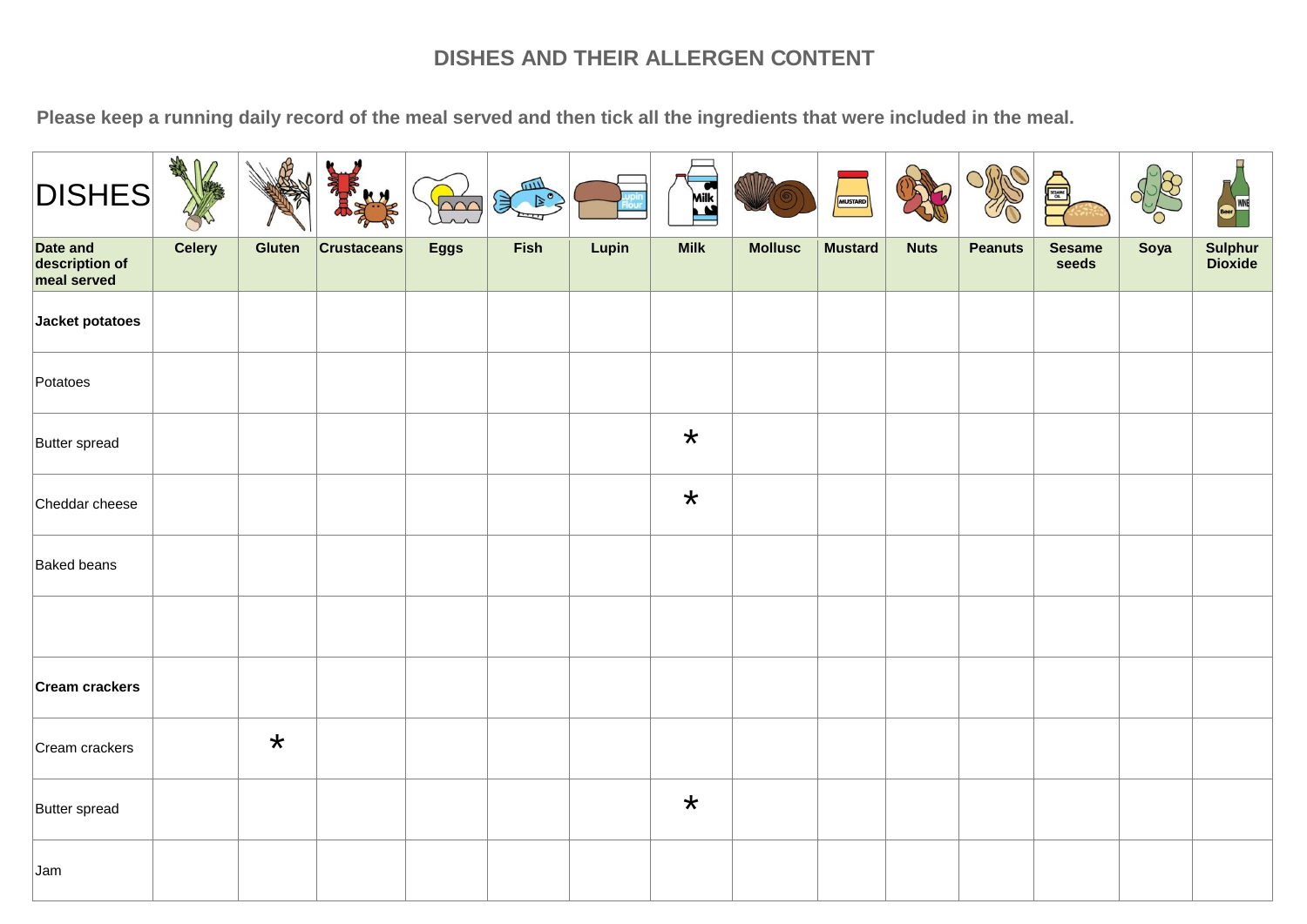| <b>DISHES</b>                             | <b>SARA</b><br>∩ | ଐ       | y<br>KN            | $\cap \cap$ | <b>ALLES</b><br>J. |       | <b>ASSESS</b> |                | <b>MUSTARD</b> |             | C,             | €                      |      | $\mathcal{L}$<br>WINE |
|-------------------------------------------|------------------|---------|--------------------|-------------|--------------------|-------|---------------|----------------|----------------|-------------|----------------|------------------------|------|-----------------------|
| Date and<br>description of<br>meal served | Celery           | Gluten  | <b>Crustaceans</b> | <b>Eggs</b> | Fish               | Lupin | <b>Milk</b>   | <b>Mollusc</b> | <b>Mustard</b> | <b>Nuts</b> | <b>Peanuts</b> | <b>Sesame</b><br>seeds | Soya | Sulphur<br>Dioxide    |
| Tortilla Wraps &<br>salad                 |                  |         |                    |             |                    |       |               |                |                |             |                |                        |      |                       |
| Tortilla wraps                            |                  | $\star$ |                    |             |                    |       |               |                |                |             |                |                        |      |                       |
| Tuna                                      |                  |         |                    |             | $\star$            |       |               |                |                |             |                |                        |      |                       |
| Cheddar cheese                            |                  |         |                    |             |                    |       | $\star$       |                |                |             |                |                        |      |                       |
| Mayonnaise                                |                  |         |                    | $\star$     |                    |       |               |                |                |             |                |                        |      |                       |
|                                           |                  |         |                    |             |                    |       |               |                |                |             |                |                        |      |                       |
|                                           |                  |         |                    |             |                    |       |               |                |                |             |                |                        |      |                       |
|                                           |                  |         |                    |             |                    |       |               |                |                |             |                |                        |      |                       |
|                                           |                  |         |                    |             |                    |       |               |                |                |             |                |                        |      |                       |
|                                           |                  |         |                    |             |                    |       |               |                |                |             |                |                        |      |                       |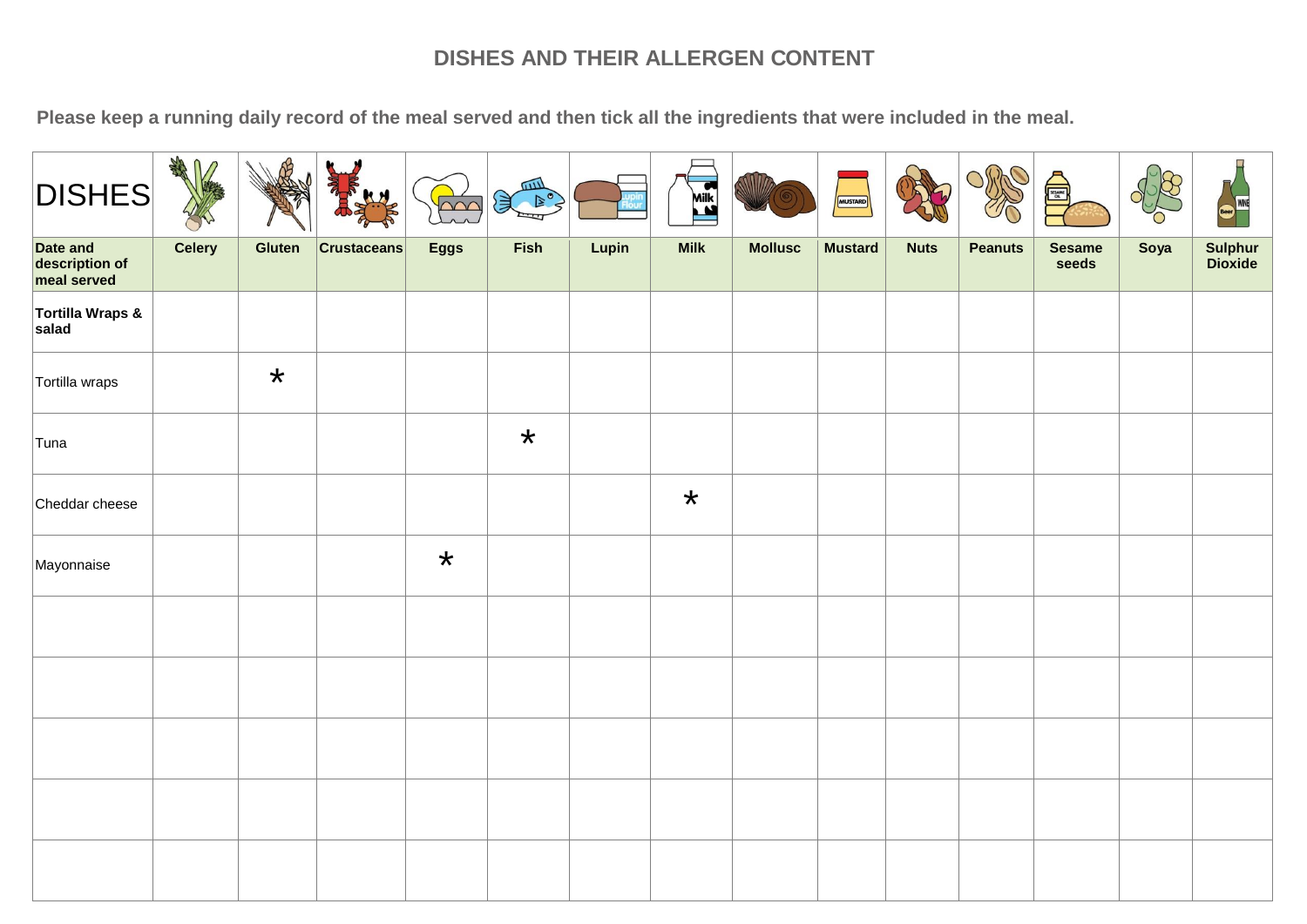| <b>DISHES</b>                             | <b>SHAS</b><br>∩ |         | abdr <sup>2</sup><br>y<br>KH | $\triangle \triangle C$ | $\begin{picture}(120,115) \put(0,0){\line(1,0){15}} \put(15,0){\line(1,0){15}} \put(15,0){\line(1,0){15}} \put(15,0){\line(1,0){15}} \put(15,0){\line(1,0){15}} \put(15,0){\line(1,0){15}} \put(15,0){\line(1,0){15}} \put(15,0){\line(1,0){15}} \put(15,0){\line(1,0){15}} \put(15,0){\line(1,0){15}} \put(15,0){\line(1,0){15}} \put(15,0){\line$ |       | Milk        |                | <b>MUSTARD</b> |             | C.             | ⋚                      |      | WINE               |
|-------------------------------------------|------------------|---------|------------------------------|-------------------------|-----------------------------------------------------------------------------------------------------------------------------------------------------------------------------------------------------------------------------------------------------------------------------------------------------------------------------------------------------|-------|-------------|----------------|----------------|-------------|----------------|------------------------|------|--------------------|
| Date and<br>description of<br>meal served | Celery           | Gluten  | <b>Crustaceans</b>           | <b>Eggs</b>             | Fish                                                                                                                                                                                                                                                                                                                                                | Lupin | <b>Milk</b> | <b>Mollusc</b> | <b>Mustard</b> | <b>Nuts</b> | <b>Peanuts</b> | <b>Sesame</b><br>seeds | Soya | Sulphur<br>Dioxide |
| Cornflakes                                |                  | $\star$ |                              |                         |                                                                                                                                                                                                                                                                                                                                                     |       |             |                |                |             |                |                        |      |                    |
| <b>Rice Krispies</b>                      |                  | $\star$ |                              |                         |                                                                                                                                                                                                                                                                                                                                                     |       |             |                |                |             |                |                        |      |                    |
| Cheerios                                  |                  | $\star$ |                              |                         |                                                                                                                                                                                                                                                                                                                                                     |       |             |                |                |             |                |                        |      |                    |
| Malted Wheaties                           |                  | $\star$ |                              |                         |                                                                                                                                                                                                                                                                                                                                                     |       |             |                |                |             |                |                        |      |                    |
| Weetabix                                  |                  | $\star$ |                              |                         |                                                                                                                                                                                                                                                                                                                                                     |       |             |                |                |             |                |                        |      |                    |
| Milk                                      |                  |         |                              |                         |                                                                                                                                                                                                                                                                                                                                                     |       | $\star$     |                |                |             |                |                        |      |                    |
| Lactose free milk                         |                  |         |                              |                         |                                                                                                                                                                                                                                                                                                                                                     |       | $\star$     |                |                |             |                |                        |      |                    |
| Lactose free<br>butter spread             |                  |         |                              |                         |                                                                                                                                                                                                                                                                                                                                                     |       |             |                |                |             |                |                        |      |                    |
|                                           |                  |         |                              |                         |                                                                                                                                                                                                                                                                                                                                                     |       |             |                |                |             |                |                        |      |                    |
|                                           |                  |         |                              |                         |                                                                                                                                                                                                                                                                                                                                                     |       |             |                |                |             |                |                        |      |                    |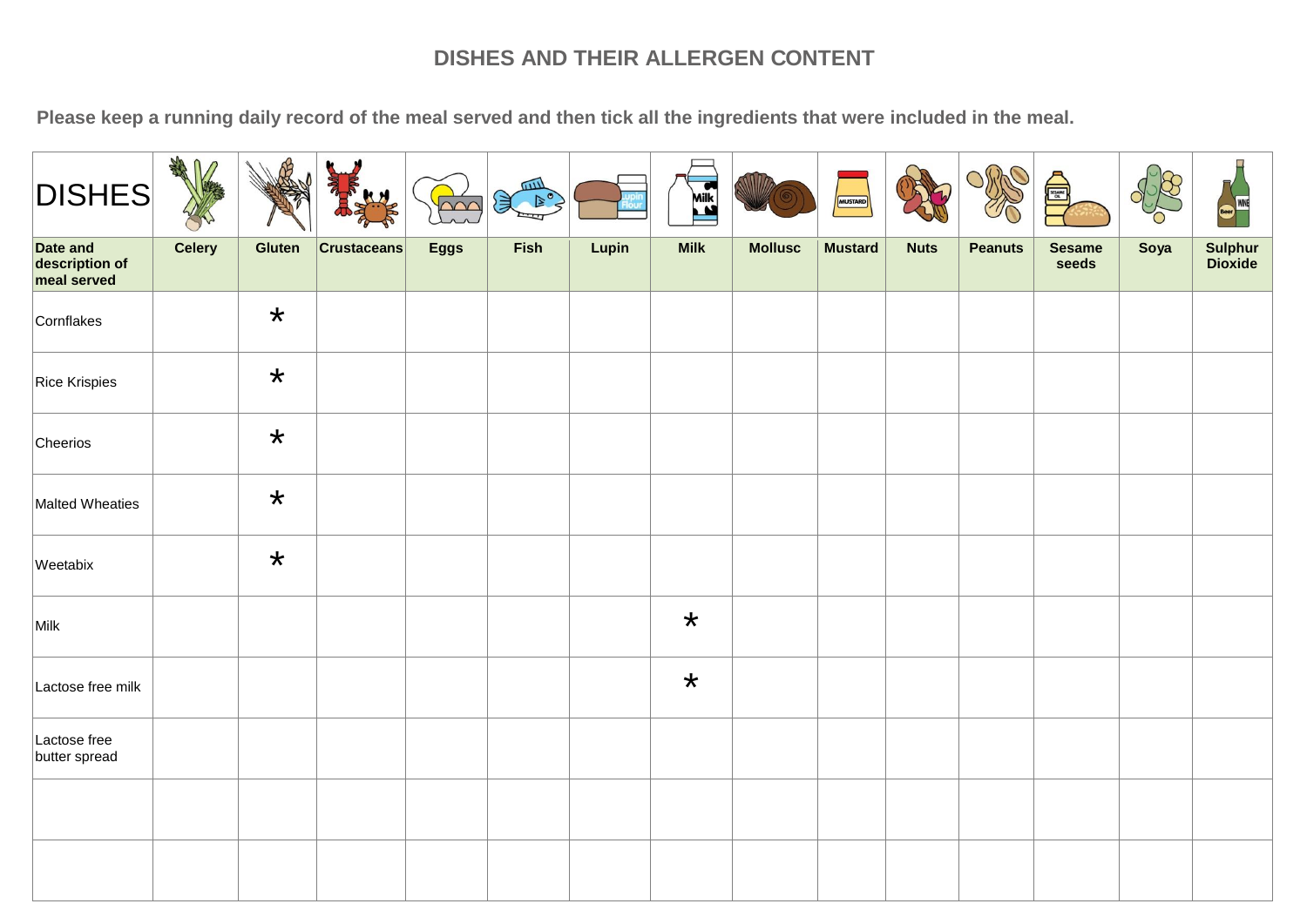| <b>DISHES</b>                             | ARA<br>⋂<br>$\sqrt{2}$ |         | y                  | $\sim$      | <b>ALLES</b><br>E C |       | Mik         |                | MUSTARD        |             | C.             | SESAME <sub>DE</sub>   |         | WINE               |
|-------------------------------------------|------------------------|---------|--------------------|-------------|---------------------|-------|-------------|----------------|----------------|-------------|----------------|------------------------|---------|--------------------|
| Date and<br>description of<br>meal served | <b>Celery</b>          | Gluten  | <b>Crustaceans</b> | <b>Eggs</b> | Fish                | Lupin | <b>Milk</b> | <b>Mollusc</b> | <b>Mustard</b> | <b>Nuts</b> | <b>Peanuts</b> | <b>Sesame</b><br>seeds | Soya    | Sulphur<br>Dioxide |
| <b>Desserts</b>                           |                        |         |                    |             |                     |       |             |                |                |             |                |                        |         |                    |
| Tinned peaches                            |                        |         |                    |             |                     |       |             |                |                |             |                |                        |         |                    |
| Tinned pineapple                          |                        |         |                    |             |                     |       |             |                |                |             |                |                        |         |                    |
| Chocolate buttons                         |                        | maybe   |                    | maybe       |                     |       | $\star$     |                |                | maybe       |                |                        | $\star$ |                    |
| Mini rolls                                |                        | $\star$ |                    | $\star$     |                     |       | $\star$     |                |                | Maybe       |                |                        | $\star$ |                    |
| Fromage frais                             |                        |         |                    |             |                     |       | $\star$     |                |                |             |                |                        |         |                    |
| Chocolate<br>pudding                      |                        |         |                    |             |                     |       | $\star$     |                |                |             |                |                        |         |                    |
| Semolina                                  |                        | $\star$ |                    |             |                     |       | $\star$     |                |                |             |                |                        |         |                    |
| Fresh fruit                               |                        |         |                    |             |                     |       |             |                |                |             |                |                        |         |                    |
|                                           |                        |         |                    |             |                     |       |             |                |                |             |                |                        |         |                    |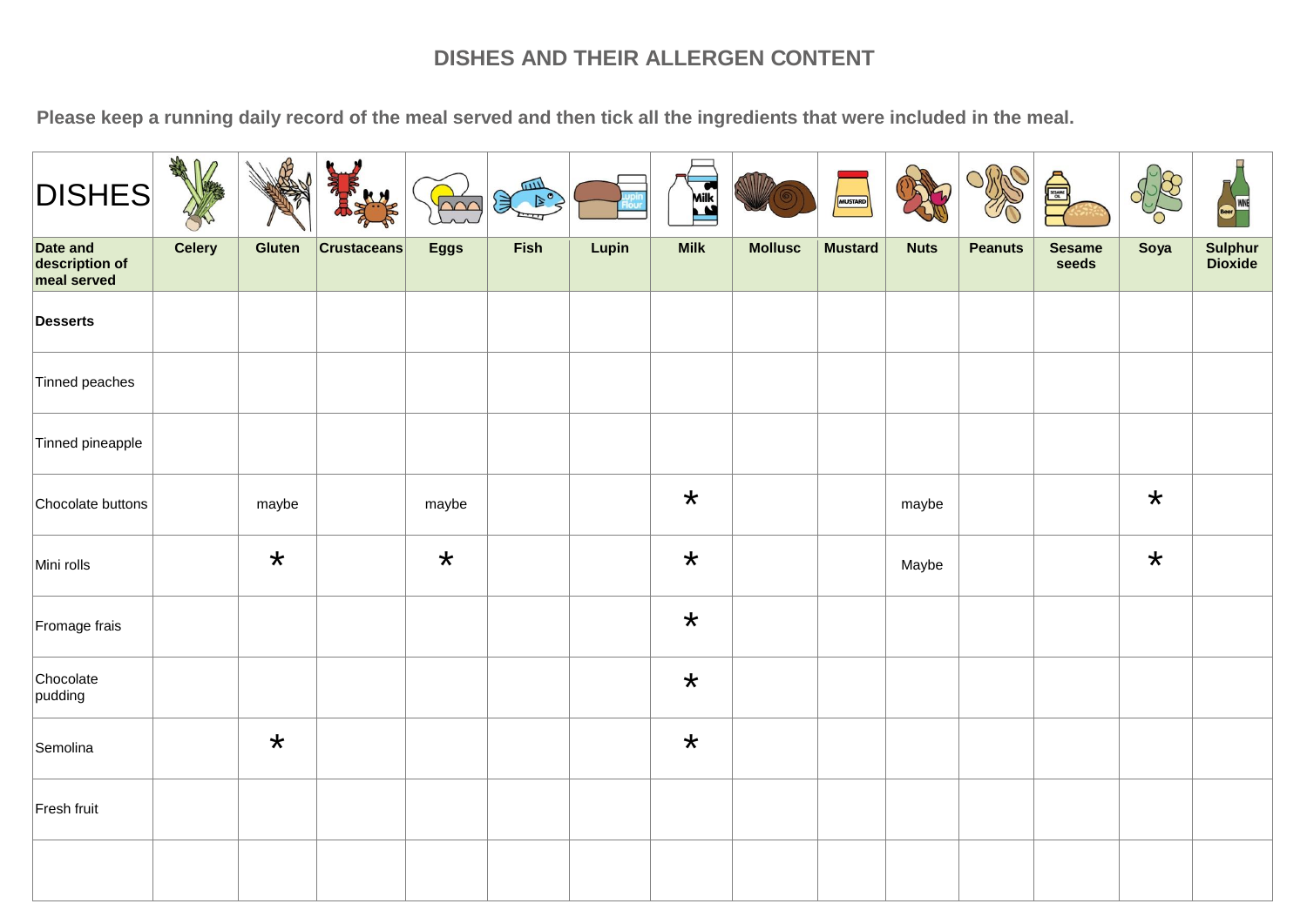| $\sqrt{DISHES}$                           | ARA<br>∩ |               | $\mu_{\nu}$        | poo         | COLLE CO |       | Mik<br><b>Lexik</b> | WIIIZ          | MUSTARD        |             | D              | €                      |         | WINE               |
|-------------------------------------------|----------|---------------|--------------------|-------------|----------|-------|---------------------|----------------|----------------|-------------|----------------|------------------------|---------|--------------------|
| Date and<br>description of<br>meal served | Celery   | <b>Gluten</b> | <b>Crustaceans</b> | <b>Eggs</b> | Fish     | Lupin | <b>Milk</b>         | <b>Mollusc</b> | <b>Mustard</b> | <b>Nuts</b> | <b>Peanuts</b> | <b>Sesame</b><br>seeds | Soya    | Sulphur<br>Dioxide |
| <b>Crumpets</b>                           |          | $\star$       |                    |             |          |       | Maybe               |                |                |             |                |                        | maybe   |                    |
| Nutella                                   |          |               |                    |             |          |       | $\star$             |                |                | $\star$     |                |                        | $\star$ |                    |
|                                           |          |               |                    |             |          |       |                     |                |                |             |                |                        |         |                    |
| Chocolate Brioche                         |          | $\star$       |                    | $\star$     |          |       | $\star$             |                |                |             |                |                        | maybe   |                    |
|                                           |          |               |                    |             |          |       |                     |                |                |             |                |                        |         |                    |
| Finger rolls                              |          | $\star$       |                    |             |          |       |                     |                |                |             |                |                        | $\star$ |                    |
|                                           |          |               |                    |             |          |       |                     |                |                |             |                |                        |         |                    |
|                                           |          |               |                    |             |          |       |                     |                |                |             |                |                        |         |                    |
|                                           |          |               |                    |             |          |       |                     |                |                |             |                |                        |         |                    |
|                                           |          |               |                    |             |          |       |                     |                |                |             |                |                        |         |                    |
|                                           |          |               |                    |             |          |       |                     |                |                |             |                |                        |         |                    |